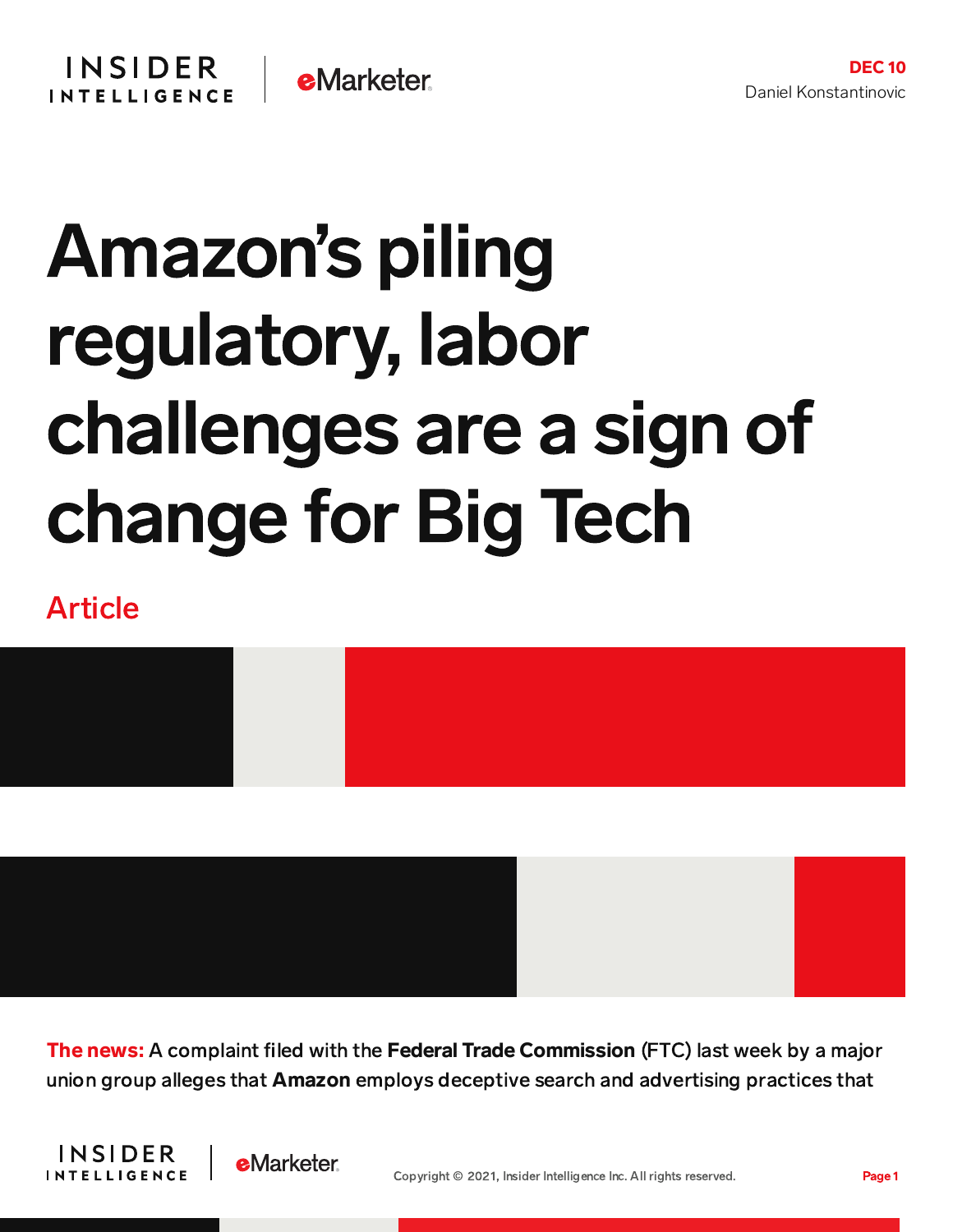mislead consumers about which products are sponsored or owned by the ecommerce giant, adding to the company's long list of ongoing regulatory and labor issues, per [CNN.](https://www.cnn.com/2021/12/09/tech/amazon-ftc-soc-filing/index.html)

The complaint was filed by the Strategic Organizing Center (SOC), a coalition representing four major unions, which include those representing workers in the service, farm, and communications industries, along with the International Brotherhood of Teamsters.

How we got here: The SOC isn't the first to allege that Amazon's search practices are anticompetitive.

- The company's search practices have been criticized widely for some time, culminating in an October report from nonprofit news organization The Markup, which found that Amazon boosted its own [products](https://content-na2.emarketer.com/amazon-prioritizes-search-results-its-own-products-above-competitors-per-markup-report) in search functions and did not clarify which brands were Amazonowned.
- The report drew reactions from Congress almost immediately, prompting several House members to address a letter to Amazon CEO Andy Jassy asking for proof that prior statements denying the use of nonpublic information to make product decisions were accurate.
- Shortly thereafter, Amazon offered regulators and third-party sellers an olive branch in the form of an announcement for an upcoming product [suggestion](https://content-na2.emarketer.com/amazon-launches-product-suggestion-tool-third-party-sellers-amid-regulatory-scrutiny) tool that would let third-party merchants on the platform see popular and unfulfilled user search queries.

But that didn**'**t cut it: Last week's FTC filing shows that the consequences of The Markup's report are still having ripple effects. That, combined with an ongoing labor dispute and harsh penalties from EU regulators, is forming a wave of problems for Amazon.

- Last month, a US labor board ordered a revote in the now-famous Bessemer, Alabama, union drive after it determined that Amazon unfairly influenced the election, in which workers overwhelmingly voted not to unionize, per [NPR.](https://www.npr.org/2021/11/29/1022384731/amazon-warehouse-workers-get-to-re-do-their-union-vote-in-alabama)
- Troubles lie abroad, too. Regulators in Europe have increasingly cracked down on and fined Big Tech companies like **[Meta](https://content-na2.emarketer.com/big-tech-s-user-tracking-struggles-complicated-by-heavy-eu-regulations)** and **[Google](https://content-na2.emarketer.com/google-lost-appeal-over-2-8-billion-eu-fine-big-tech-antitrust-waves-rise)** in recent months, and Amazon is no exception.
- Last week, Italian antitrust regulators hit Amazon with a \$1.29 billion fine—more than a third of the company's Q3 profits, per the [Financial](https://www.ft.com/content/1c40d448-0d10-4697-81ba-70cfce343c5e) Times—for prioritizing third-party merchants that use its shipping and logistics services.

**INSIDER** 

**INTELLIGENCE** 

**e**Marketer